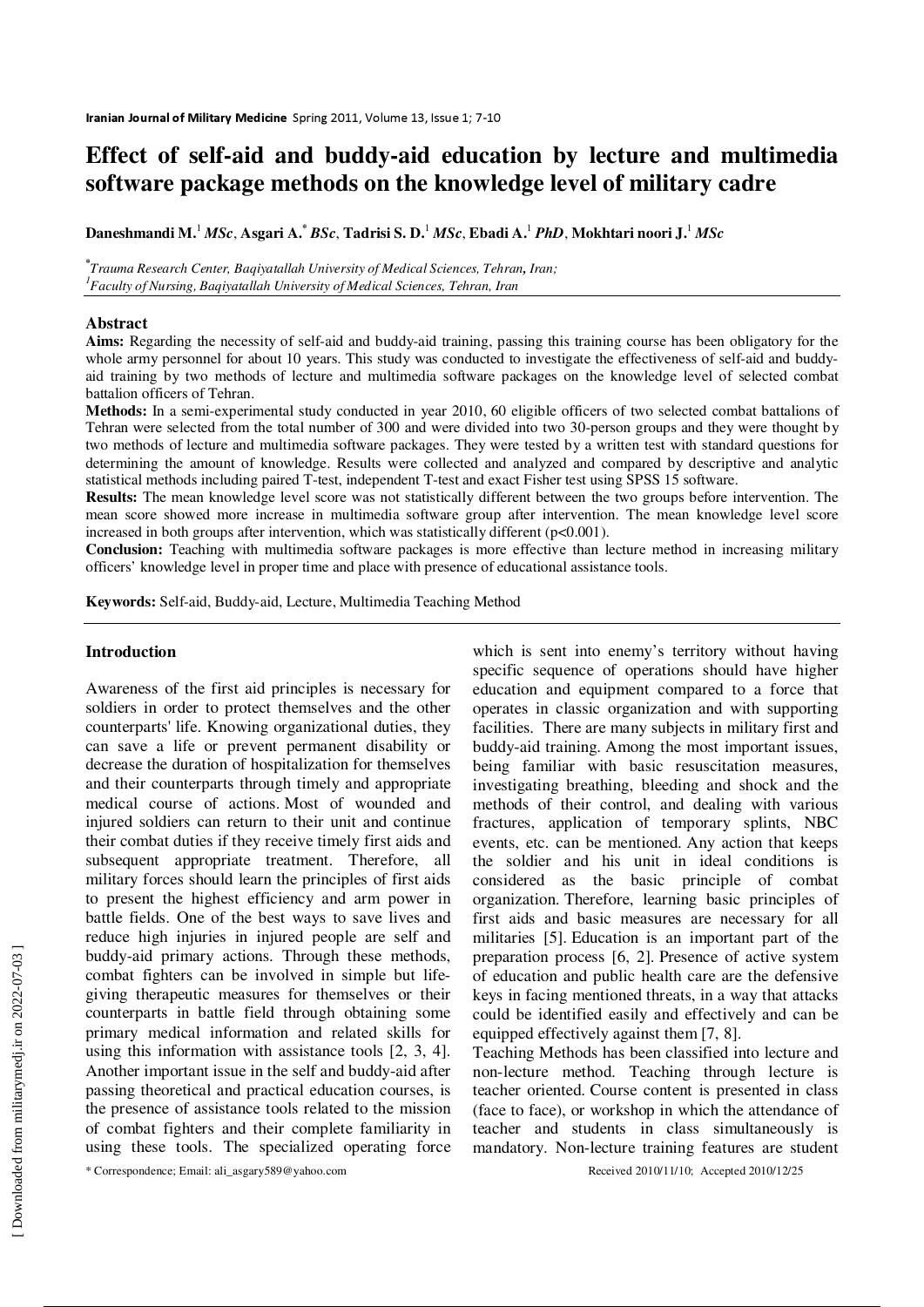Effect of self- and buddy-aid education by lecture and multimedia software package methods on the knowledge level of personnel \_\_\_\_

oriented and there is separation of teacher and student. Media provides a non-joining relationship between these two import components of education [9, 10]. The advantages of lecture method are: mutual relations, active participation and the possibility of discussion, obtaining habits leading to behavior and skills along with obtaining knowledge, developing good relations and interpersonal communication skills, possibility of intimate discussion and immediate response, having prompt feedback, encouragement and motivation of others to interpret behaviors, etc. [10].

Previously, many investigators has examined the effect of multimedia education and educational software in teaching that the results of some of these researches have proved the efficiency of mentioned method in teaching and learning and the results of other researches indicate the significant difference between traditional teaching method and multimedia teaching method. Interesting points in multimedia teaching method are as follows:

1- While using the educational software, learner encounters different maneuvers which increase his choice power and this issue increases his learning level.

2- In multimedia software designing according to the educational principles, personal differences have been considered; therefore, each individual learns according to his own position and conditions

3- The possibility of choice in educational software creates more capabilities and abilities in learners.

Barsuk et al. conducted a study with regard to the preference of education with computer compared to traditional methods of teaching. Considering that placing catheters in hemodialysis patients is a skill that is done by nephrologists, in this study, 18 nephrologists were used who had been taught through two methods of traditional education and computer stimulated method and they were evaluated after one year of education. Those who had been trained through traditional style gained 17% of minimum score and those trained through stimulated method achieved 88% of minimum score. Therefore, standard stimulated programs can be complementary for many procedures [11]. Amy MC et al. in their research with the title "The effect of software packages in teaching 7- to 14-year-old asthmatic children" showed that those children who used the training packages had more fun. In addition, their knowledge about asthma increased dramatically [12]. Zolfaghari et al. in their quasi-experimental study entitled "The comparison between the effect of electronic and lecture teaching methods on the learning of mother and child health

lessons in nursing students of Nursing and Midwifery College of Tehran University," concluded that electronic education can be applied for some nursing subjects [13]. Dennis et al. also expressed that using multimedia method alters the attitude of learners, because students can use educational CD based on their own choice at any time [14].

This study was conducted due to the importance of self and buddy-aid education for all combat battalion officers and considering the problems existed in deploying teachers for teaching these courses and teaching method.

The purpose of this study was investigating the self and buddy-aid education through two lecture and multimedia software package methods.

## **Methods**

This semi-experimental two-group study was conducted in 2009. Subjects were the officers of two selected military battalions in Tehran. The number of officers in each battalion was 300. From these two battalions, some were selected based on the criteria for entering the study and among these officers, 30 subjects were chosen randomly from each battalion and were taught self and buddy-aid through two lecture and multimedia methods. Inclusion criteria were as follows: having diploma or associate degree, gaining the score less than 60%, lack of previous experience in self and buddy-aid learning and training and being in the first or second decade of his service. For the group who received multimedia software, least familiarity with windows, knowing how to use multimedia CDs and having P.C were among the required conditions for entering the study. The necessary sample size in each group was estimated using the Altman nomogram  $(\alpha=5\%, \beta=20\%,$ Power=80% and d=2.4) that with the probability of losing 10% of sample size, 30 subjects for each group (i.e. 60 in total) were considered. Pre-test in both groups included 38 standard questions related to cognitive domain (knowledge) that was conducted before the intervention. For lecture group, training was conducted using lecture, question and answer and presenting training booklets and for the second group training was done through presenting the training package containing training CD. Training in these cases included texts, printable CDs, slides, images, sound tracks, films and the test, with no time and place limitation. The interval between the end of the intervention and holding posttest in both groups was one week after lecture training and delivery of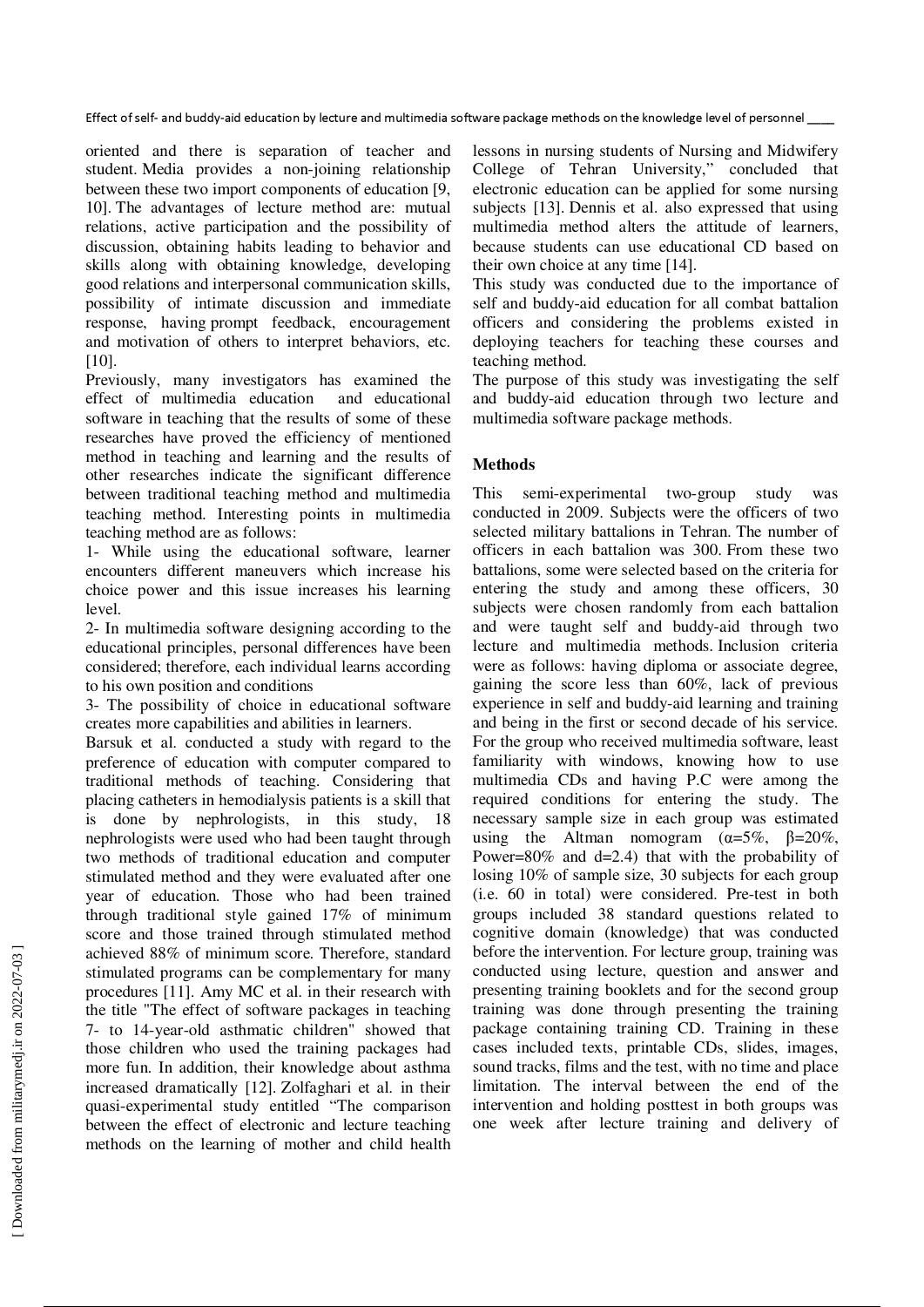multimedia training package. Posttest also included 38 questions related to cognitive domains (knowledge).

 The validity of questionnaire was determined through face validity and content of questions was determined through content validity by 10 faculty members who had sufficient skill in self and buddy-aid training and required changes were made in questions applying their comments and suggestions.

For determining the reliability of the questionnaire, 10 officers were chosen and were given the questionnaire. The questionnaire was given to the same number of officers a week later and its reliability was calculated and confirmed using Pearson test (r=93%).

Data analysis was performed using SPSS 15 software, descriptive statistics (mean, SD) and paired T-test, independent T-test, exact Fisher test and Kolmogorov-Smirnov test. Paired T-test was used for comparison of the mean before and after intervention in both groups and independent T-test was used for comparing the means in two groups.

**Table 1-** Comparing the mean of knowledge score before and after training

| $Stage \rightarrow$<br>$Group\downarrow$        | <b>Before</b>  | After<br>intervention intervention | Level of<br>significance<br>Paired T-test |
|-------------------------------------------------|----------------|------------------------------------|-------------------------------------------|
| Lecture                                         | $18.9{\pm}3$   | $23.7+2.9$                         | < 0.001                                   |
| <b>Multimedia</b>                               | $17.2 \pm 3.9$ | $28.2 + 2.5$                       | < 0.001                                   |
| <b>Independent T-test</b><br>significance level | 0.07           | < 0.001                            |                                           |

### **Results**

20 subjects (7.66%) had diploma and 10 (3.33%) had associate degree in lecture group and in multimedia group 14 subjects (46.7%), had diploma and 16 subjects (53.3%) had associate degree. Although the majority of subjects in lecture group had diploma and in multimedia group had associate degree, significant difference was not seen between two groups (p>0.05). In the lecture group, 22 people (73.3%) and in multimedia group all individuals were married. Although the majority of subjects were married in both groups, the difference between two groups was statistically significant (p=0.005). The average age in the lecture group was  $28.5\pm3.8$  years and in the multimedia group was 32.5±3.8. In addition, the average of work experience was 7.3±3.2 years in lecture group and 11.8±4.2 years in multimedia group. There was significant difference between two groups regarding age and work experience (p<0.001).

The mean of knowledge test was not different in both

groups' pretests before intervention. After intervention, the mean score had higher increase in multimedia group. The mean of knowledge score increased after invention in both groups which was statistically significant (Table 1).

#### **Discussion**

According to the results of this study, there is statistically significant difference between age, experience, and multimedia training variables. It means that in multimedia group, with increase of age and experience, the knowledge gained by multimedia software has increased which may be due to the ease of using this method at home or workplace.

Regarding marital status and methods of teaching, there is a significant statistical difference between marital status and training through multimedia. This means that in married group also the level of knowledge has been increased through using multimedia software package method of teaching that it may be due to the family participation in education in this method.

In order to evaluate the amount of knowledge before training in lecture and multimedia groups, low level of knowledge in both groups is not strange because due to educational needs of officers, holding continuous educational courses in organizations is essential. According to the obtained results, significant difference between the test scores of two groups in pretests and posttests is evident. These scores indicate the effect of teaching in knowledge level in two groups. Using independent T-test, knowledge in both groups was compared after training. The results show that in lecture group and multimedia group, the level of knowledge has been increased after the intervention but the difference in scores level shows that increase in level of knowledge has been in favor of multimedia group. The results of this part is consistent with the studies of Mladenovski and Kieser who announced that teaching through multimedia has more effects in increasing awareness score of participations compared with teaching through lecture [15]. Shahidi et al. in their study also expressed that training with computers is more effective than training through lecture [16]. Also, Joe O et al. studies about the effect of education before surgery on knowledge, skill and ability of patients after the surgery through multimedia software training method showed that using this method of training leads to the improvement of patients' knowledge after surgery [17]. Therefore, the results of this study is also consistent with the present